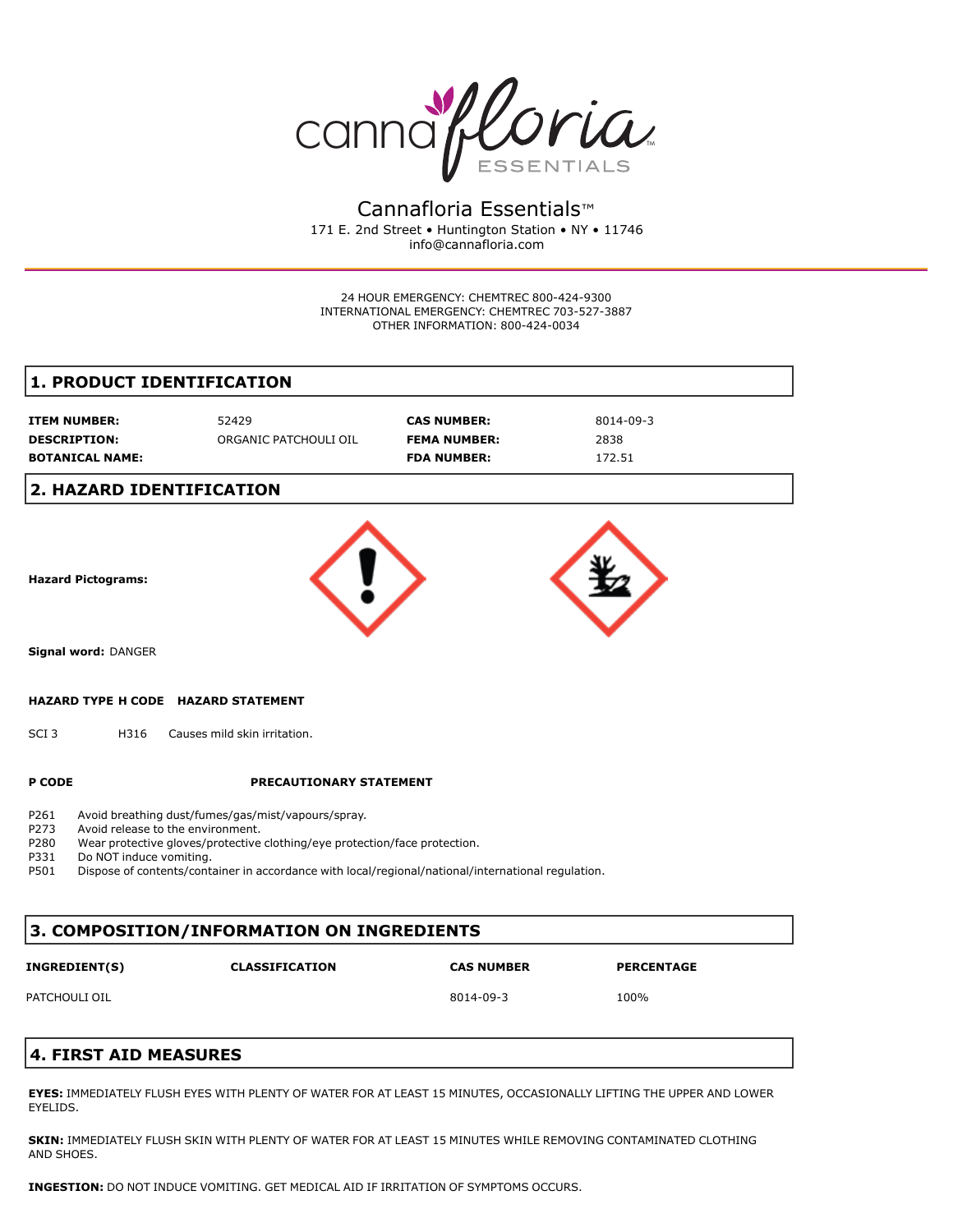### **5. FIREFIGHTING MEASURES**

**UPPER EXPLOSION LEVEL:** N/A **LOWER EXPLOSION LEVEL:** N/A

**EXTINGUISHING MATERIAL:** CO2, DRY POWDER OR FOAM TYPE EXTINGUISHERS

**SPECIAL FIRE FIGHTING PROCEDURES:** WEAR SELF-CONTAINED BREATHING APPARATUS AND PROTECTIVE CLOTHING TO PREVENT CONTACT WITH SKIN AND EYES.

## **6. ACCIDENTAL RELEASE MEASURES**

PROCEDURE: REMOVE ANY SOURCE OF FLAME OR SPARKS. IF IN A CONFINED AREA NIOSH APPROVED RESPIRATORY PROTECTION MAY BE REQUIRED. REMOVE INDIVIDUALS FROM THE AREA IF THEY DO NOT HAVE RESPIRATORY/DUST PROTECTION. SPRAY MATERIAL WITH WATER TO PREVENT DUSTING AND REMOVE TO AN APPROVED DISPOSAL CONTAINER. FOLLOW FEDERAL, STATE AND LOCAL PROCEDURES FOR CLEANING UP OF POWDER. DISPOSE OF IN ACCORDANCE WITH CURRENT LAWS AND REGULATIONS.

## **7. PRECAUTIONS FOR SAFE HANDLING AND USE**

HANDLE ACCORDING TO GOOD SAFETY PROCEDURES, AVOIDING UNNECESSARY EXPOSURE BY WEARING APPROPRIATE PROTECTIVE GEAR FOR THE SITUATION. STORE IN FULL CLOSED CONTAINERS IN A COOL DRY AREA AWAY FROM HEAT, LIGHT AND SOURCES OF IGNITION.

# **8. EXPOSURE CONTROL / PPE**

#### **EYES:** MAY BE IRRITATING

**SKIN:** MAY BE IRRITATING

**RESPIRATORY:** RESPIRATORY PROTECTION IS NORMALLY NOT REQUIRED IN WELL VENTILATED AREAS. HOWEVER, APPROVED RESPIRATORY PROTECTION MAY BE REQUIRED WHEN THE MATERIAL IS RATED TOXIC BY INHALATION OR IF THE MATERIAL IS TO BE USED IN A CONFINED AREA.

**OSHA PERMISSIBLE EXPOSURE LIMIT (PEL):** N/F **OSHA THRESHOLD LIMIT VALUE (TLV):** N/F

# **9. PHYSICAL & CHEMICAL PROPERTIES**

| PHYSICAL STATE:                          | <b>LIQUID</b>                         |
|------------------------------------------|---------------------------------------|
| APPEARANCE:                              | AMBER, ORANGE TO REDDISH-ORANGE/AMBER |
| ODOR:                                    | WOODY, BALSAM, WEEDY, SPICY ODOR      |
| REFRACTIVE INDEX:                        | 1.507                                 |
| SPECIFIC GRAVITY:                        | .9514                                 |
| SOLUBILITY:                              | <b>INSOLUBLE</b>                      |
| pH:                                      | N/A                                   |
| VAPOR PRESSURE (mmHg @20c):              | N/A                                   |
| <b>VAPOR DENSITY:</b>                    | N/A                                   |
| FLASH POINT(°C CLOSED CUP):              | 93.000                                |
| MELTING POINT(°C):                       | N/A                                   |
| BOILING POINT(°C):                       | 287.0                                 |
| AUTO-IGNITION TEMPERATURE(°C):           | N/A                                   |
| <b>DECOMPOSITION</b><br>TEMPERATURE(°C): | N/A                                   |
| EVAPORATION RATE:                        | N/A                                   |
| <b>ODOR THRESHOLD:</b>                   | N/A                                   |
| VISCOSITY(cP):                           | N/A                                   |
| % VOC:                                   |                                       |

# **10. REACTIVITY DATA**

**CHEMICAL STABILITY:** Y